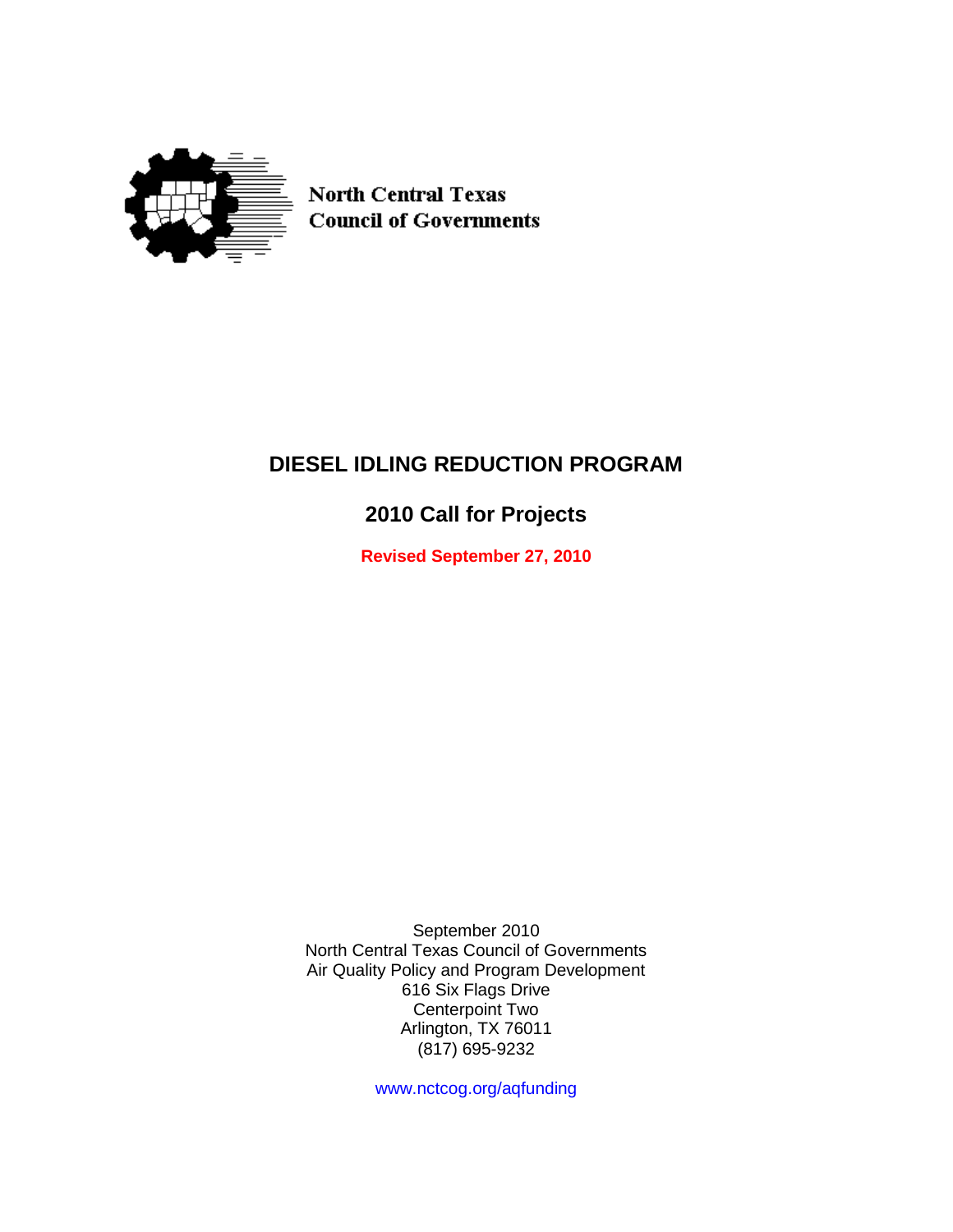# **CONTENTS**

| <b>PURPOSE</b>    |  |
|-------------------|--|
|                   |  |
|                   |  |
|                   |  |
|                   |  |
|                   |  |
|                   |  |
|                   |  |
|                   |  |
|                   |  |
|                   |  |
|                   |  |
|                   |  |
|                   |  |
|                   |  |
|                   |  |
|                   |  |
|                   |  |
| <b>APPENDIX 1</b> |  |
|                   |  |
|                   |  |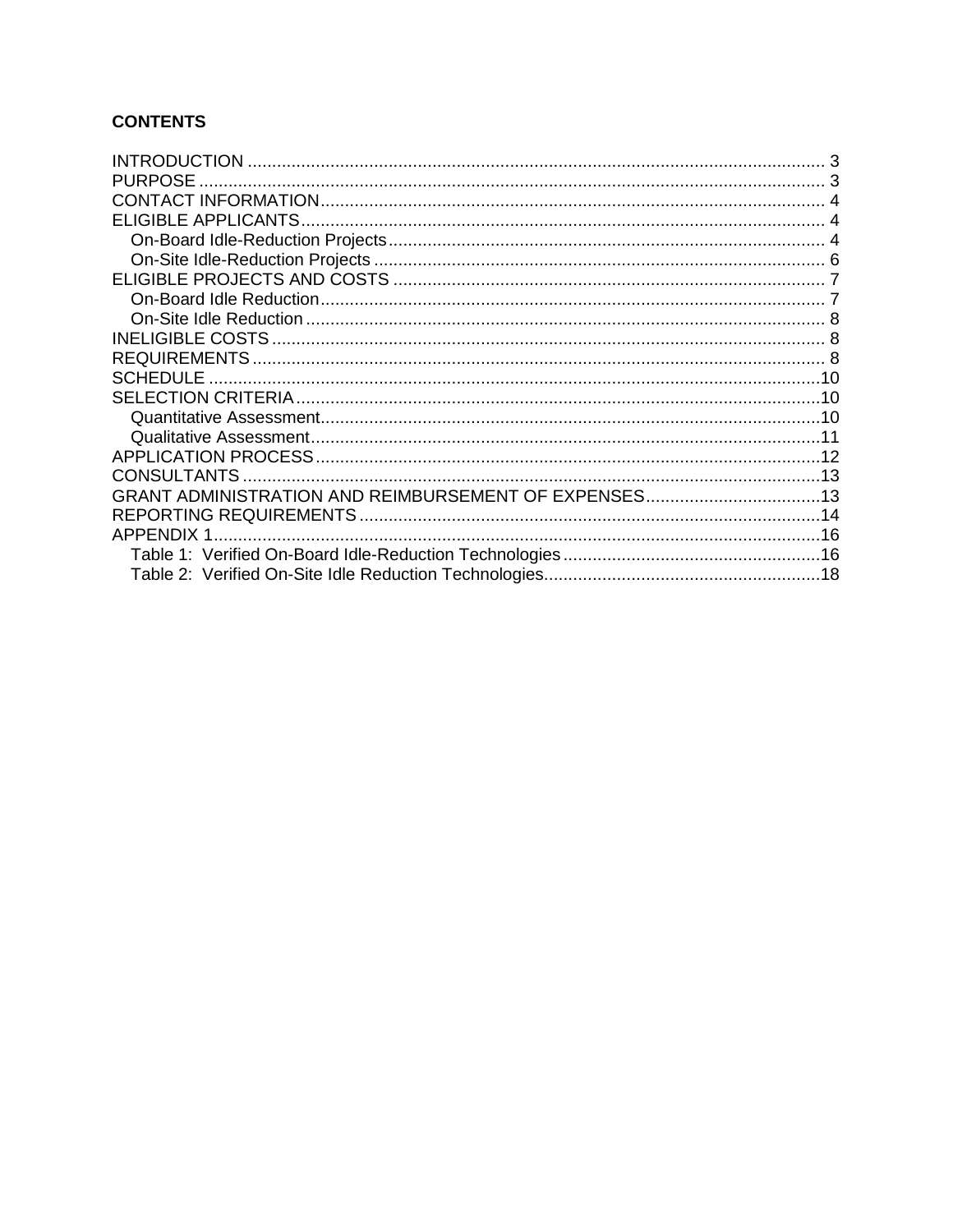# <span id="page-2-0"></span>**INTRODUCTION**

The Diesel Idling Reduction Program was established to provide financial assistance for the purchase and installation of technologies which reduce emissions due to the extended idling of heavy-duty diesel engines in the Dallas-Fort Worth (DFW) ozone nonattainment area. Grants may be awarded for on-board idle-reduction devices or on-site infrastructure projects. Funds for this Call for Projects (CFP) are made available through grants awarded by the U.S. Environmental Protection Agency (EPA) National Clean Diesel Funding Assistance Program, as well as funds programmed by the Regional Transportation Council (RTC) out of Congestion Mitigation and Air Quality (CMAQ) program federal funding. The CFP is being administered by the North Central Texas Council of Governments (NCTCOG) and is consistent with requirements set forth by the Environmental Protection Agency and CMAQ program.

This document contains criteria for grants awarded through the Diesel Idling Reduction Program 2010 CFP.

#### <span id="page-2-1"></span>**PURPOSE**

The objectives of this CFP are to increase the use, availability, and awareness of technologies which eliminate the need for heavy-duty diesel engines to idle; improve air quality and address climate change by reducing emissions; and reduce petroleum consumption in the counties designated as nonattainment for the pollutant ozone in the North Central Texas region. The initial cost of idle-reduction technologies can be prohibitive to fleets and/or individual owneroperators. The Diesel Idling Reduction Program CFP is intended to provide financial assistance is to ease the capital burden required to implement projects which demonstrate emissions reductions through the use of idle-reduction technologies.

Currently, nine counties in the North Central Texas region, including Collin, Dallas, Denton, Ellis, Johnson, Kaufman, Parker, Rockwall, and Tarrant County, are classified as a moderate nonattainment area under the National Ambient Air Quality Standard for ozone. This means that ground-level ozone concentrations in these counties exceed the federal health-based limit as set forth by EPA. Ozone is formed when nitrogen oxides  $(NO_x)$  and volatile organic compounds (VOC) react in the presence of sunlight and heat. The nine-county nonattainment area is currently facing reclassification to "serious" nonattainment status as the region was unable to demonstrate compliance with the ozone standard by a June 2010 deadline. Furthermore, EPA is considering lowering the ozone standard to a stricter level that will be more protective of human health. These circumstances demonstrate the continued need to invest in projects which reduce ozone-forming emissions in the DFW nonattainment area.

Numerous efforts are being implemented to reduce emissions that contribute to ozone formation. One strategy to address these emissions is to reduce or eliminate unnecessary idling of heavy-duty diesel engines. Heavy-duty diesel vehicles, including eighteen-wheelers, smaller delivery trucks, diesel transit buses, and diesel school buses, emit approximately 48.3 percent of all  $NO<sub>x</sub>$  emissions attributable to on-road vehicles in the DFW ozone nonattainment area. These engines are sometimes left idling for long periods of time due to driver and/or passenger comfort, cargo loading/unloading, or a perception that the diesel engine performance is improved if left on. EPA estimates that approximately 3.4 percent of total emissions from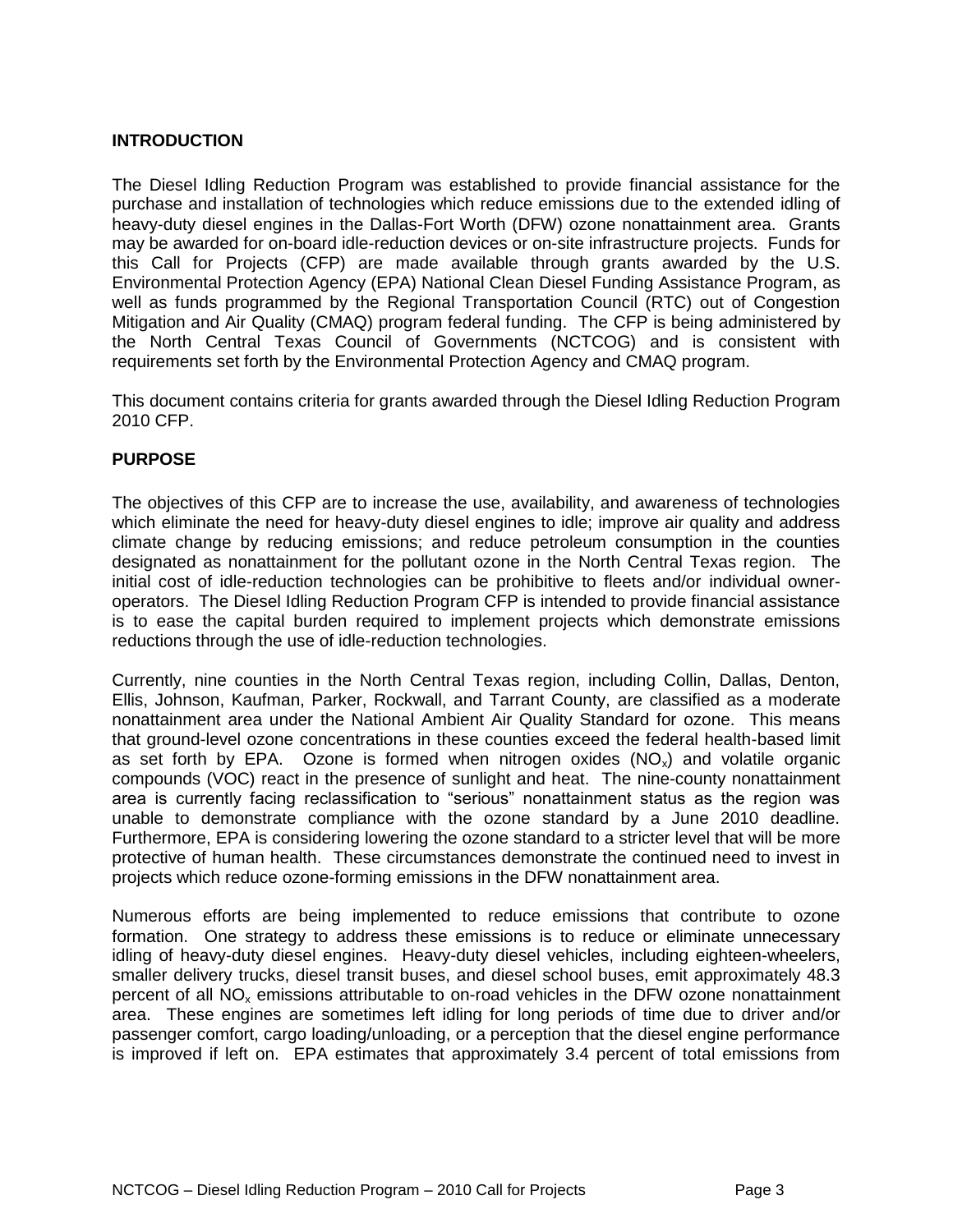Class 8 heavy-duty trucks (18-wheelers) are due to "extended idling"<sup>1</sup>. Thus, this sector alone contributes approximately 2.34 tons of  $NO<sub>x</sub>$  per day simply from engine idling. This activity not only releases harmful emissions, but also can consume up to one gallon of fuel per hour for heavy-duty vehicles and cause unnecessary wear on the engine, resulting in higher maintenance costs.

EPA has verified many products to achieve emissions reductions by minimizing the need for idling of the primary engine; many can also provide necessary services such as cab heating or cooling and auxiliary power needs. Benefits of reduced engine idle time include not only lower emissions, but also reduced fuel and engine maintenance costs for the vehicle owner. The cost of unnecessary idling, as well as the return on investment for purchasing technological solutions, can be calculated with the EPA SmartWay<sup>SM</sup> Transport Program Savings Calculator, which is available online at [www.epa.gov/smartway/transport/calculators/index.htm.](www.epa.gov/smartway/transport/calculators/index.htm)

Projects implemented through this funding opportunity will support efforts to reduce ozone concentrations by achieving cost-effective reductions in  $NO<sub>x</sub>$  emissions, and will further enhance air quality by also achieving reductions in particulate matter (PM<sub>2.5</sub>), carbon dioxide (CO<sub>2</sub>), and toxic diesel exhaust. Reductions in petroleum consumption are an additional benefit of the program.

# <span id="page-3-0"></span>**CONTACT INFORMATION**

Please submit any questions or comments to NCTCOG Project Staff:

 $\overline{a}$ 

Lori P. Clark, Senior Transportation Planner Carrie Reese, Program Manager (817) 695-9232, [lclark@nctcog.org](mailto:lclark@nctcog.org) (817) 608-2353, [creese@nctcog.org](mailto:creese@nctcog.org)

**Project Lead Project Manager**

Documents and CFP information, including application forms, are available at www.nctcog.org/dirp.

#### <span id="page-3-1"></span>**ELIGIBLE APPLICANTS**

This funding opportunity is available to all public and private entities who wish to install, own, and/or operate idle reduction devices which reduce idling of eligible vehicles/equipment.

Businesses or other entities in which an NCTCOG or EPA employee, spouse, or family member has a direct or indirect interest, financial or otherwise, may be prohibited from receiving a grant, depending upon the nature of the interest. Any questions regarding the eligibility of an entity to apply for a grant should be referred to the NCTCOG staff early in the application process.

#### <span id="page-3-2"></span>*On-Board Idle-Reduction Projects*

Eligible applicants include entities which will be the end-user of the idle-reduction technologies requested. Applicants should either own or lease the vehicle(s) on which idle-reduction technologies will be installed. Eligibility is open to owners or operators of both short-haul, regional trucks and long-haul trucks. However, primary emphasis will be placed on projects that achieve significant reductions in emissions within the nine-

<sup>1</sup> U.S. Environmental Protection Agency, *Guidance for Quantifying and Using Long Duration Truck Idling Emission Reductions in State Implementation Plans and Transportation Conformity.* January 2004. [http://www.epa.gov/smartway/documents/420b04001.pdf.](http://www.epa.gov/smartway/documents/420b04001.pdf) 10/02/08.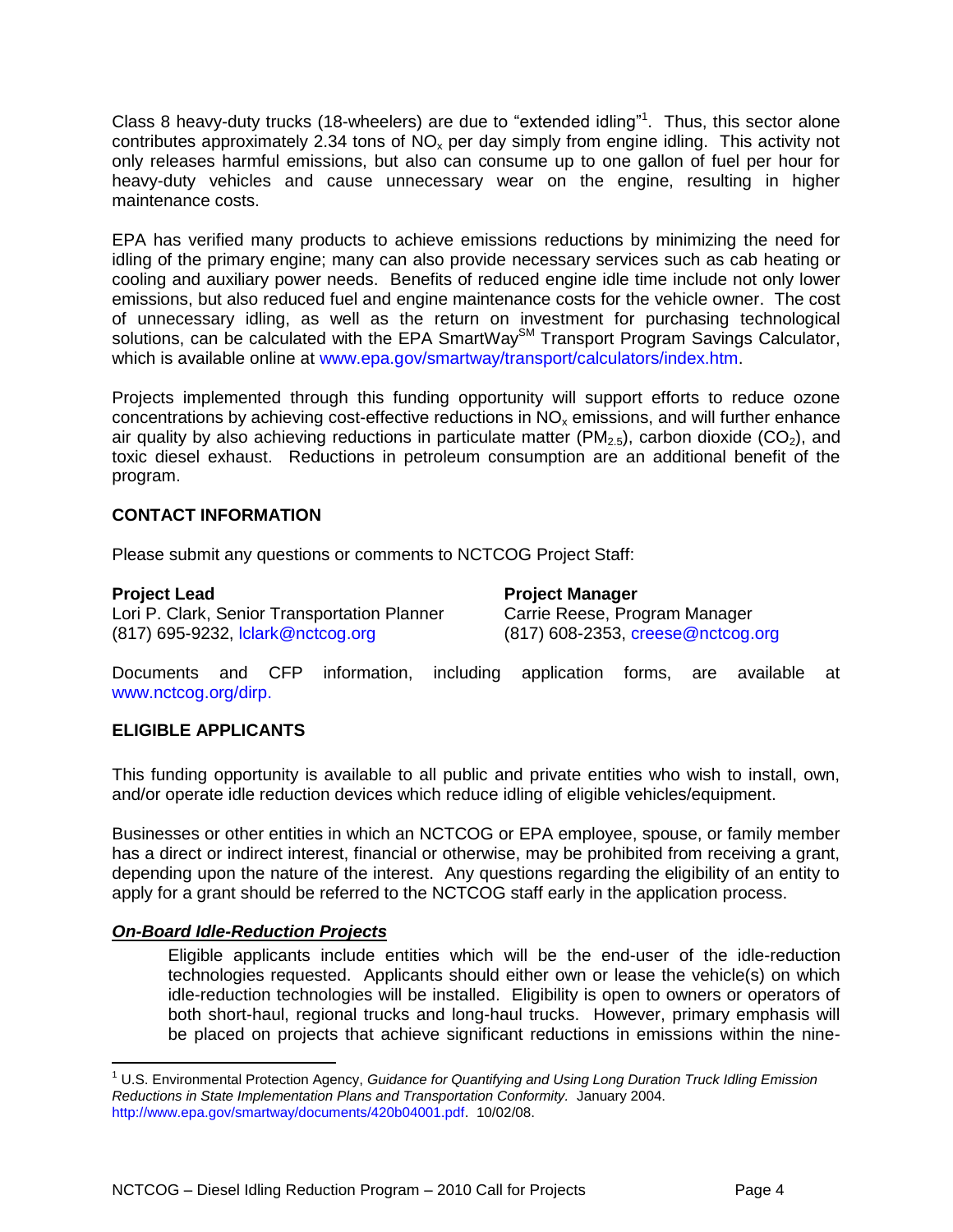county DFW ozone nonattainment area, outlined in Map 1. In order to be eligible, the project must achieve reductions with a cost per ton of  $NO<sub>x</sub>$  reduced of \$20,000 or less. In general, this equates to the following:

- a reduction of approximately 600 hours idling per year (or approximately 2.5 hours per day, 20 days per month) in the DFW ozone nonattainment area, assuming a three-year Activity Life and a zero-emissions idle-reduction technology, such as an all-electric APU, or
- a reduction of approximately 800 hours idling per year (or approximately 3.5  $\bullet$ hours per day, 20 days per month) in the DFW ozone nonattainment area, assuming a three-year Activity Life and use of an auxiliary power unit powered by a 12-horsepower engine.

A calculator is available online at [www.nctcog.org/dirp](http://www.nctcog.org/dirp) to help evaluate cost per ton for specific projects based upon each applicant's specific activity levels.



# **MAP 1: DFW OZONE NONATTAINMENT AREA**

Secondary emphasis for on-board technologies will be placed upon projects which achieve significant emission reductions within the EPA Blue Skyways Collaborative. The collaborative currently includes Arkansas, Iowa, Kansas, Louisiana, Minnesota, Missouri, Nebraska, New Mexico, Oklahoma, and Texas and the areas along the Mexican and Canadian borders. For the purposes of this grant, the corridor of focus will be the area along Interstate 35. This area is illustrated by Map 2.

In addition, public sector entities which wish to apply for funds to install on-board idlereduction projects must have adopted the Clean Fleet Vehicle Policy by the application deadline of October 22, 2010. This policy sets guidelines regarding best practices in vehicle acquisition, maintenance, and operations to help minimize emissions from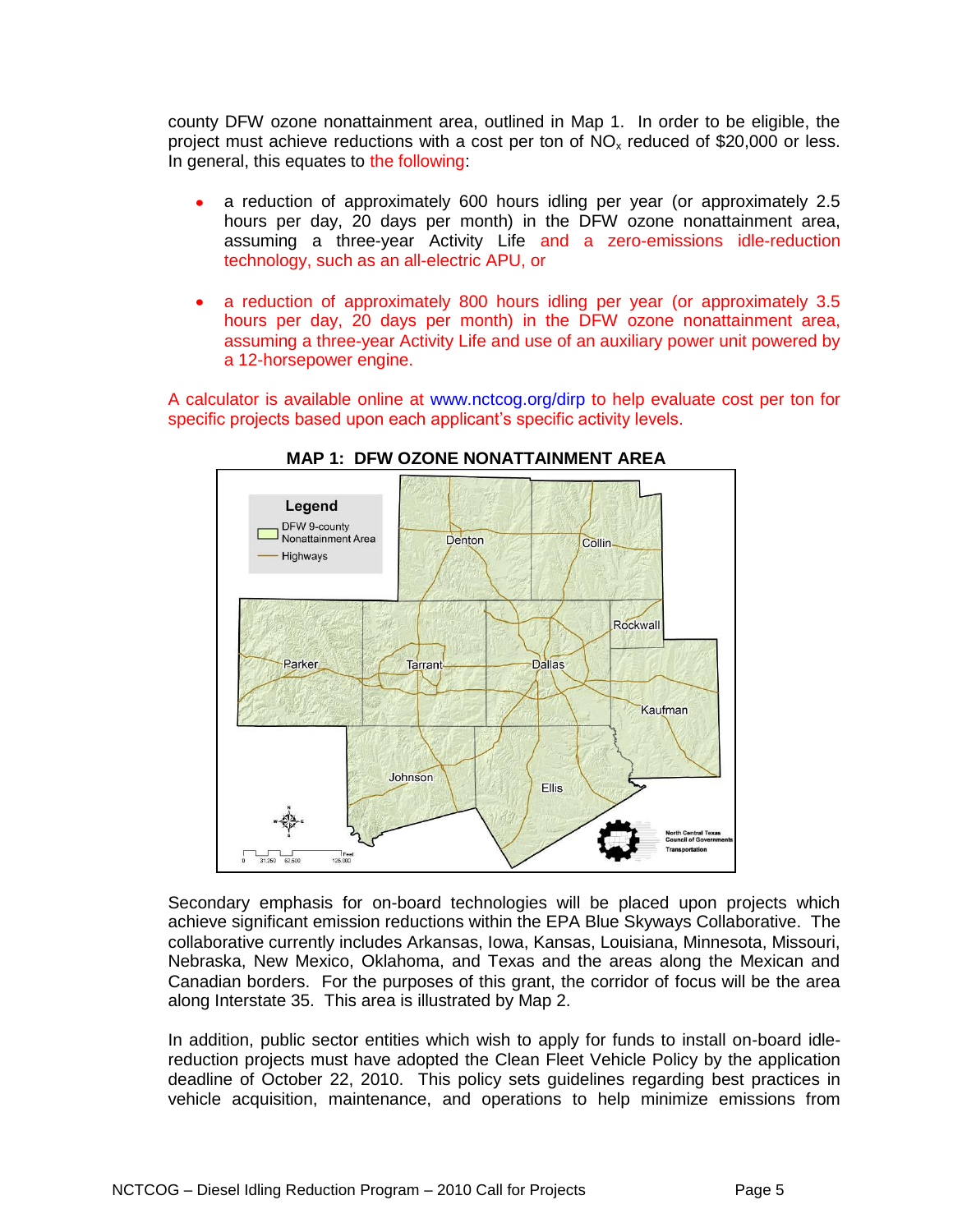public-sector fleets; it also includes restrictions on vehicle idling and requirements for driver training. Adoption must occur prior to the closing of this call for projects and a signed copy of the policy must be submitted to NCTCOG. Entities that have adopted the policy must be in compliance with all policy requirements, including annual reporting, in order to be eligible for funding. For more information on the Clean Fleet Vehicle Policy, or to check your organization's status, please visit [www.nctcog.org/fleetpolicy.](http://www.nctcog.org/fleetpolicy) Private sector applicants are encouraged to consider a similar policy for their own fleets.





# <span id="page-5-0"></span>*On-Site Idle-Reduction Projects*

Eligible applicants include entities which will either own or maintain on-site idle-reduction technology. To be eligible, the site must be located within the nine-county DFW ozone nonattainment area outlined in Map 1.

Adoption of the Clean Fleet Vehicle Policy is not required for on-site idle reduction project applications. However, adoption of the policy may positively impact project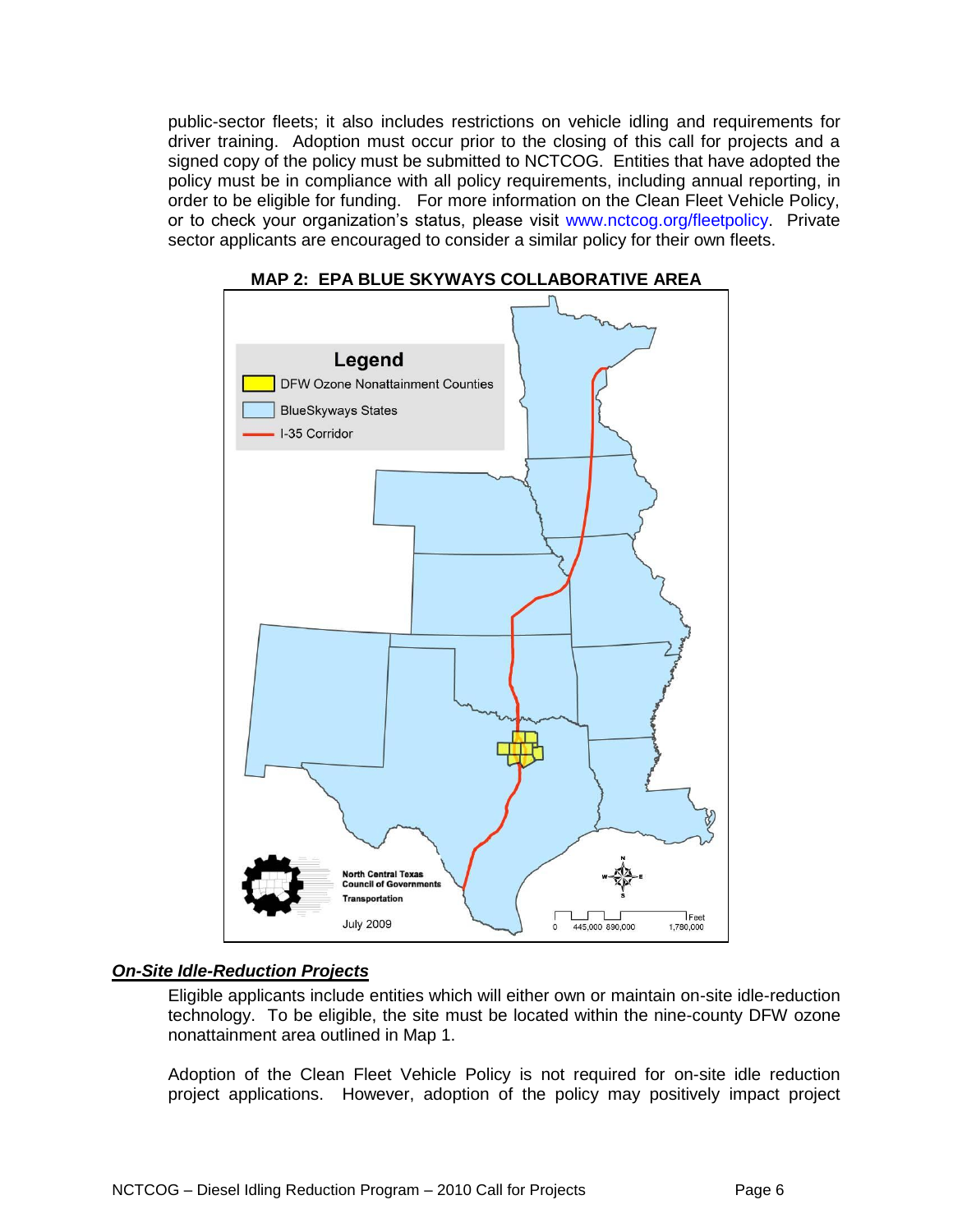evaluation. Private sector applicants are encouraged to consider a similar policy for their own fleets.

#### <span id="page-6-0"></span>**ELIGIBLE PROJECTS AND COSTS**

All eligible projects must reduce idling from heavy-duty vehicles or equipment powered by a diesel engine. Heavy-duty vehicles and equipment are defined as follows:

- On-Road Vehicles: Gross vehicle weight rating (GVWR) of at least 16,001 pounds (Class 5-Class 8b)
- Non-Road Equipment: Engine horsepower of 25 or greater

<span id="page-6-1"></span>Both on-board and on-site idle-reduction projects are eligible and are detailed below.

#### *On-Board Idle Reduction*

An on-board idle-reduction project involves the installation of a verified idle-reduction device on an eligible on-road vehicle which reduces the need for operation of the primary engine during time that the vehicle must remain on, but is stationary and/or is not actively performing work. The purchase of a vehicle with integrated idle-reduction technologies may also be considered an eligible project. EPA has verified a variety of technologies that fall into this category, including auxiliary power units/generator sets, fuel-operated heaters, battery air conditioners, and thermal storage systems.

Model year 2008 and newer engines which are certified for operation in California have stricter emissions controls when at idle than older model year engines or those not certified for use in California. While projects on these vehicles are eligible, applicants are advised that they may be less cost-effective and may not fare as well under competitive evaluation.

#### **Eligibility**

- Limited to on-road vehicle projects.
- Idle-reduction devices must be listed on the EPA verified SmartWay technologies  $\bullet$ website at [www.epa.gov/otaq/smartway/transport/what-smartway/verified](http://www.epa.gov/otaq/smartway/transport/what-smartway/verified-technologies.htm#idle)[technologies.htm#idle.](http://www.epa.gov/otaq/smartway/transport/what-smartway/verified-technologies.htm#idle) Appendix 1 includes a list of all products included on this website as of September 1, 2010, for reference. Applicants are encouraged to review the EPA site prior to making purchases to get the most up-to-date information available. Please note that NCTCOG does not endorse nor promote any individual product.
- Must achieve a cost per ton  $NO_x$  reduced of \$20,000 or lower within the nine- $\bullet$ county ozone nonattainment area.
- If the vehicle is leased rather than owned, additional conditions apply:
	- $\circ$  Lease term must either exceed the Activity Life or vest ownership of the truck with the applicant at the end of the lease term (i.e. a lease-to-own agreement).
	- $\circ$  Applicant must include a statement from the owner of the vehicle (the lessor) indicating knowledge of and support for the proposed idlereduction activity.
- Projects which reduce idling of vehicles used primarily for competition or recreation are not eligible.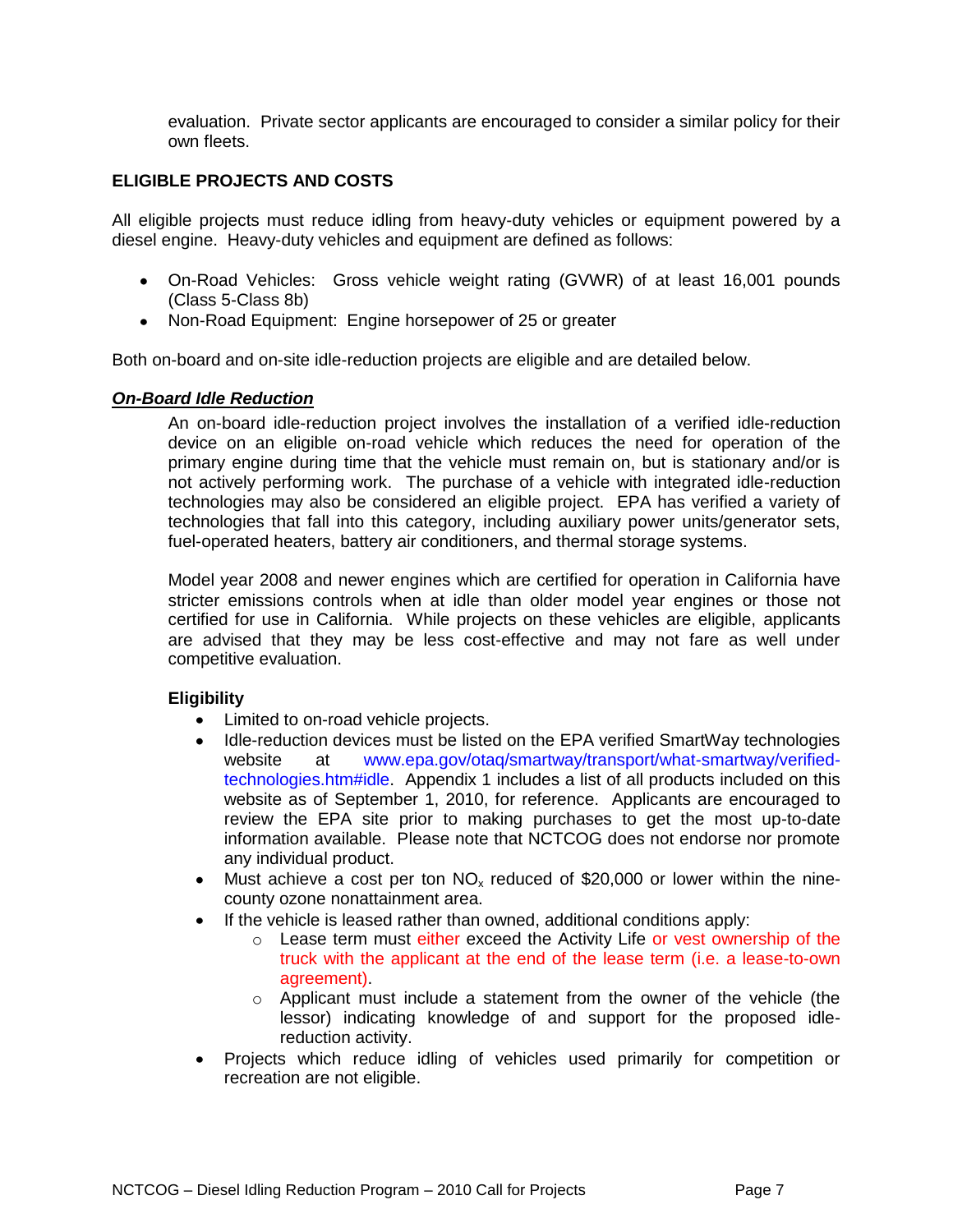# **Funding Level**

Up to 50 percent of the purchase and installation cost, not to exceed \$5,000 per  $\bullet$ activity

#### <span id="page-7-0"></span>*On-Site Idle Reduction*

An on-site idle-reduction infrastructure project may include the purchase and installation of systems designed to dispense electricity to heavy-duty vehicles or equipment. The electricity should replace the power normally supplied by the primary vehicle or equipment engine. Emphasis will be placed upon projects which serve on-road vehicles at truck stops, but installations which serve other heavy-duty equipment, particularly freight-related equipment, are also eligible.

#### **Eligibility**

- $\bullet$ Must be located within the DFW nine-county ozone nonattainment area.
- Must have location identified and/or letter of support from site owner.  $\bullet$
- Idle-reduction devices must be listed on the EPA verified SmartWay technologies website at [www.epa.gov/otaq/smartway/transport/what-smartway/verified](http://www.epa.gov/otaq/smartway/transport/what-smartway/verified-technologies.htm#idle)[technologies.htm#idle,](http://www.epa.gov/otaq/smartway/transport/what-smartway/verified-technologies.htm#idle) or be otherwise approved by NCTCOG. Appendix 1 includes a list of all products included on the EPA website as of September 1, 2010, for reference. Applicants are encouraged to review the EPA site prior to making purchases to get the most up-to-date information available. Please note that NCTCOG does not endorse nor promote any individual product.
- Projects which supply power or electricity to vehicles or equipment used primarily  $\bullet$ for competition or recreation, or supply electricity used to recharge the battery of a vehicle or piece of equipment which operates solely on electricity rather than an internal combustion engine, are not eligible.

# **Funding Level**

Up to 80 percent of the incremental cost

# <span id="page-7-1"></span>**INELIGIBLE COSTS**

Ineligible Costs may include:

- Ongoing operations and maintenance costs for idle-reduction technologies.
- Fees associated with Buy Boards and financing.
- Administrative costs and other internal costs of the grant recipient—including but not limited to personnel expenses, internal salaries, indirect costs, and travel.
- Fees for a third-party consultant or dealer hired by the grant recipient to coordinate the  $\bullet$ application or manage and administer the grant-funded activities, including coordination of the work and submission of reports and paperwork to NCTCOG for the grant recipient. This restriction is not intended to limit the ability of the equipment supplier or installer to include reasonable and necessary costs for managing the work to be performed in the price of the vehicle, equipment, or installation services. The costs for professional services, including engineering and technical work, required for completion of the activity may be included, subject to the restrictions pertaining to that type of project. Per the Uniform Grant Management Standards (UGMS), the cost plus a percentage of cost method of contracting for professional services shall not be used.

#### <span id="page-7-2"></span>**REQUIREMENTS**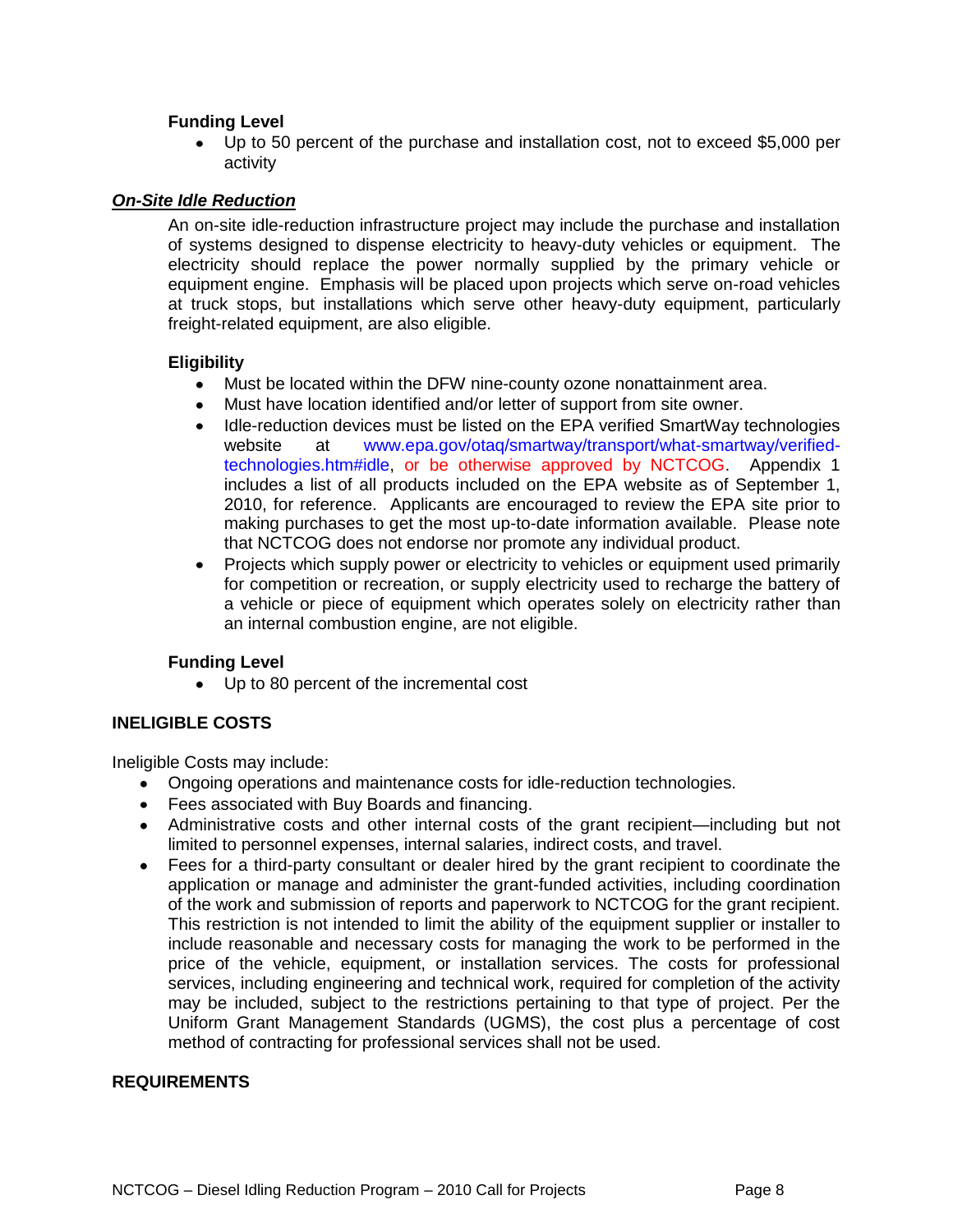Projects must comply with the following elements to be considered for funding.

- **Project Type:** Applicant must propose to reduce idling of eligible heavy-duty, dieselpowered vehicles or equipment through use of an EPA-verified idle-reduction technology.
- **Bids/Quotes Included:** Applicant must include at least one bid identifying estimated purchase and installation costs of the proposal. For proposals to purchase a vehicle with integrated idle-reduction technologies, the bid should clearly indicated the additional cost of the vehicle with the idle-reduction technologies installed as compared to the same vehicle without the integrated system.
- **EPA Verification:** Idle reduction technology units must be on the EPA verified technology list, which can be found at [www.epa.gov/otaq/smartway/transport/what](http://www.epa.gov/otaq/smartway/transport/what-smartway/verified-technologies.htm#idle)[smartway/verified-technologies.htm#idle.](http://www.epa.gov/otaq/smartway/transport/what-smartway/verified-technologies.htm#idle) NCTCOG may approve use of certain on-site idle reduction technologies which are not EPA-verified on a case-by-case basis.
- **Clean Fleet Vehicle Policy:** Applicants must have adopted the Clean Fleet Vehicle Policy prior to the application deadline and be in compliance with annual reporting requirements (only applicable for public sector entities applying for on-board idlereduction projects).
	- $\circ$  Note: Adoption of the Clean Fleet Vehicle Policy is not a requirement for on-site infrastructure or private sector proposals. However, applications which demonstrate adoption of this policy, or adoption of a policy consistent with the principles in the Clean Fleet Vehicle Policy, will be evaluated favorably during project selection.
- **Activity Life:** Applicant must continue to own and operate grant-funded technology in a manner consistent with the terms of the Diesel Idling Reduction Program and grant Agreement for a minimum of the following project-specific Activity Life:
	- o On-Board Idle-Reduction Projects: minimum of 3 years 3-5 years
	- o On-Site Idle-Reduction Projects: 7 years
- **Voluntary Reductions:** Projects must be voluntary in nature and not required by any State or federal law, rule, regulation, memorandum of agreement, or other legally binding document.
- **Project Dates:** Applicant must not incur grant-related expenses or proceed with grant activities prior to issuance of a Notice to Proceed by NCTCOG. All projects must be implemented, and final requests for reimbursement submitted, by the following dates:
	- o On-Board Idle-Reduction Projects: must be completed by November 30, 2011.
	- $\circ$  On-Site Idle-Reduction Projects: must be completed by February 29, 2012.
- **Reporting Requirements:** Applicant must commit to complete semi-annual usage reporting on project use for the full Activity Life of the project.
- **Emissions Credit:** Applicant must surrender emissions reductions to NCTCOG to meet air quality requirements and goals. The recipient may not utilize emissions reductions to satisfy other air quality commitments.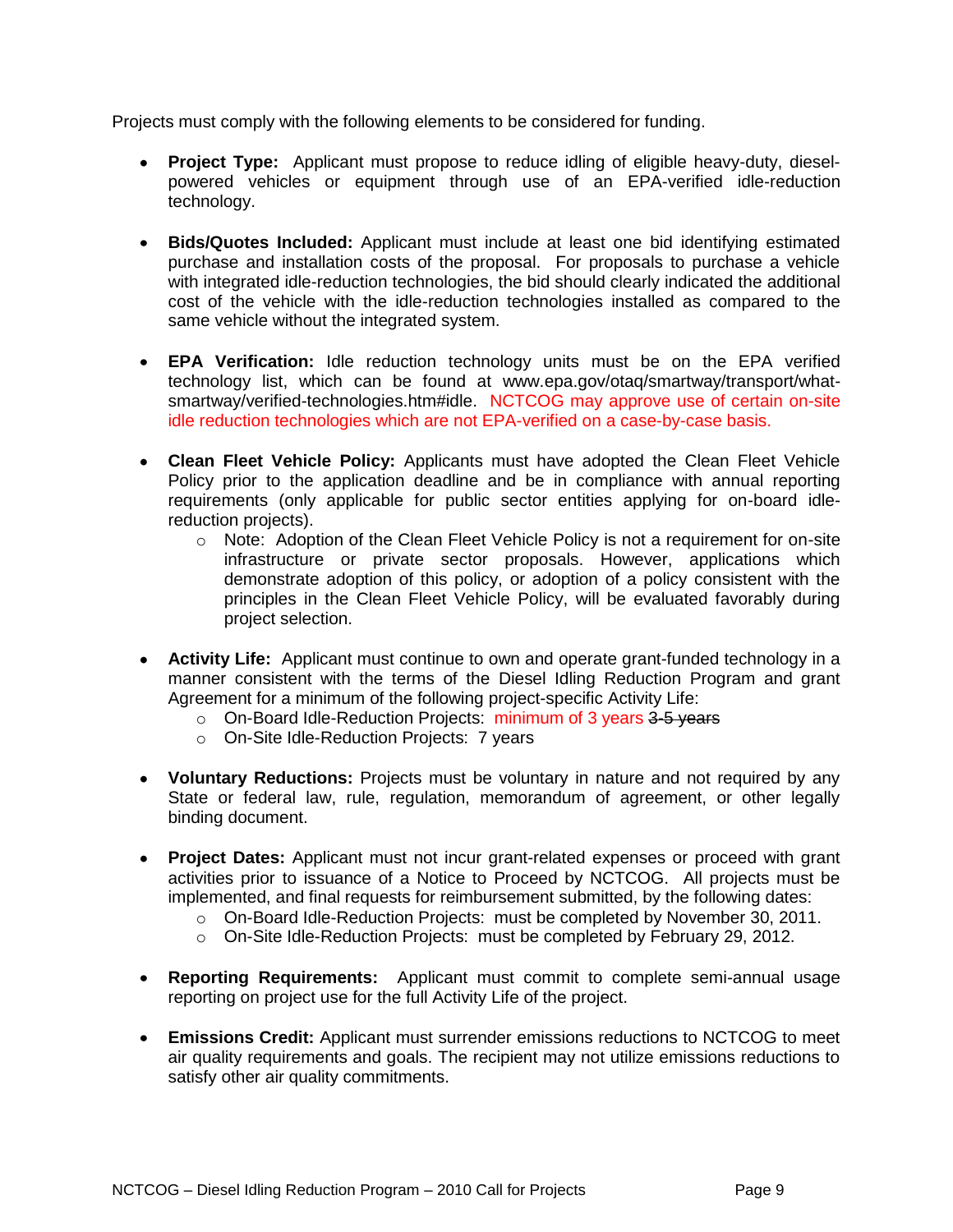- **Local Match:** Applicant must identify source(s) of local match during the application process. Diesel Idling Reduction Program funds cannot be combined with other federal funds or Texas Emissions Reduction Plan (TERP) funds. Matching funds must not already be tied to emission reduction commitments.
- **Financial Disclosure:** Applicant must notify NCTCOG of the value of any existing financial incentive that directly reduces the cost of the proposed activity, including tax credits or deductions, other grants, or any other public financial assistance, to allow for accurate calculation of incremental cost.
- **Notification:** Applicant must agree to notify the NCTCOG of any changes in the following during the Activity Life: termination of use; change in use, sale, transfer, or accidental or intentional destruction of grant-funded equipment or infrastructure.
- **Written Certification of Disposition:** At the end of the Activity Life, subgrantee must provide to NCTCOG a written certification of the disposition of grant-funded vehicles/equipment. The certification shall describe the continued use and condition of the vehicles/equipment, fair market value, remaining useful life, and any actual or anticipated improvements that may increase the value of the vehicles/equipment.
- **Planning and Purchasing (on-site idle-reduction infrastructure):** Subgrantee shall purchase facility components and materials in accordance with all federal, State, and local laws concerning purchase of goods and services. The subgrantee shall oversee the implementation plan and schedules including finalizing permits with building and safety, fire departments; site preparation with concrete, piping and electrical; installation; and facility start-up, training and operation.

| <b>Task</b>                                                           | <b>Estimated Timeframe</b>                                                                                |
|-----------------------------------------------------------------------|-----------------------------------------------------------------------------------------------------------|
| Call for Projects Opens                                               | September 13, 2010                                                                                        |
| <b>Call for Projects Deadline</b>                                     | Friday, October 22, 2010 - 5 p.m. Central Time                                                            |
| <b>Finalize Staff Recommendations</b>                                 | November 2010                                                                                             |
| <b>Announce Awarded Projects</b>                                      | December 2011                                                                                             |
| Mail Subgrantee Agreements/<br>Notice to Proceed                      | December/January 2011                                                                                     |
| Project Implementation Deadline/<br><b>Final Invoice Due Complete</b> | On-Board Idle-Reduction Projects: November 30, 2011<br>On-Site Idle-Reduction Projects: February 29, 2012 |

# <span id="page-9-0"></span>**SCHEDULE**

#### <span id="page-9-1"></span>**SELECTION CRITERIA**

Properly completed applications will be evaluated and ranked by NCTCOG staff based on the following criteria:

#### <span id="page-9-2"></span>*Quantitative Assessment*

NCTCOG will quantify potential emissions reductions associated with all idle-reduction projects submitted and will estimate cost per ton of various emissions reduced in the ninecounty ozone nonattainment area. Cost per ton is calculated based upon the amount of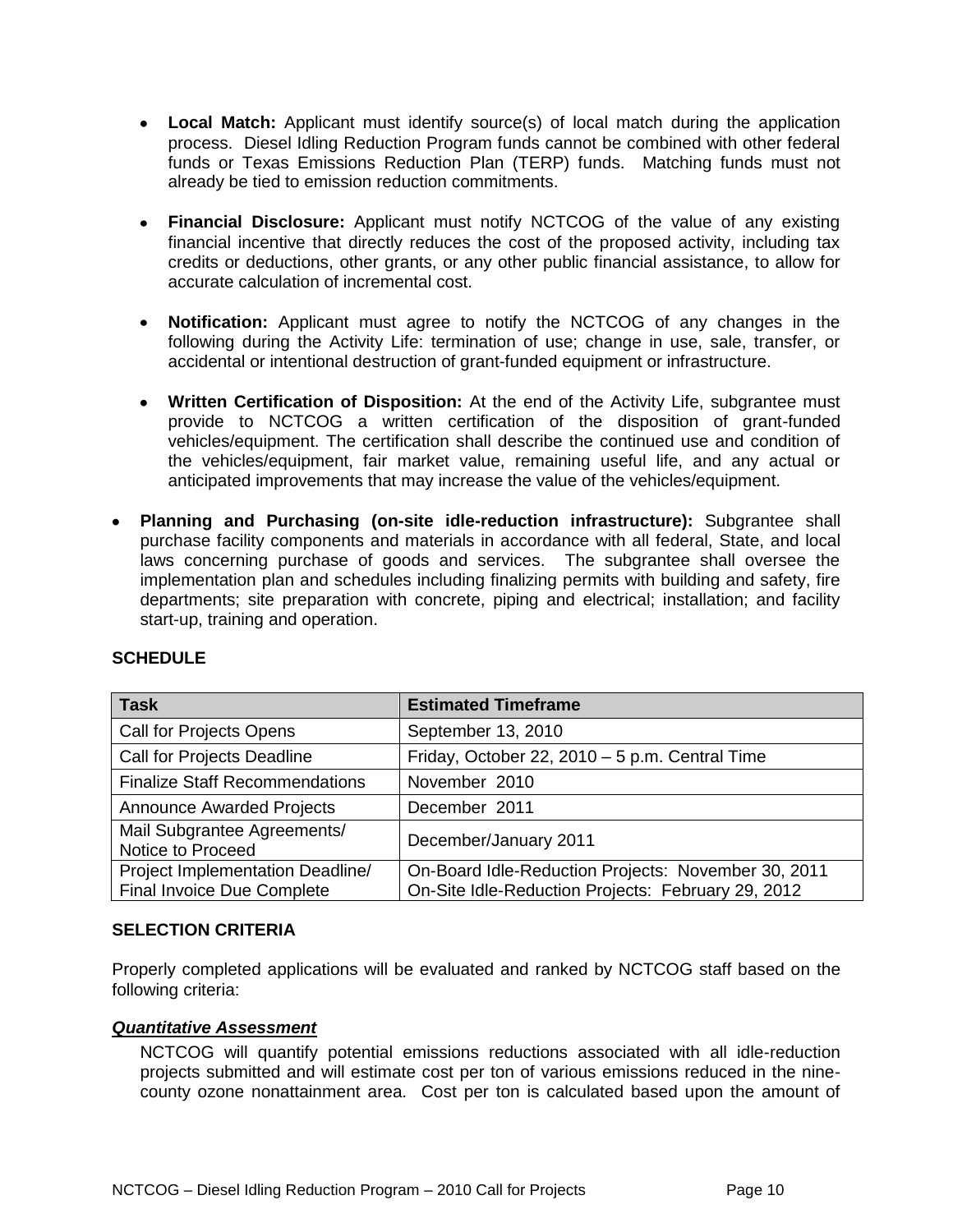grant funds awarded. Therefore, it should be noted that applicants who offer more than the minimum required local match may achieve a more favorable cost per ton and rank higher in the quantitative assessment.

- On-Board Idle-Reduction Projects
	- $\circ$  Primary Evaluation: Results achieved in the DFW ozone nonattainment area
		- Cost per Ton  $NO<sub>x</sub>$  Reduced
		- **Cost per Ton PM Reduced**
		- Cost per Ton  $CO<sub>2</sub>$  Reduced
		- **Cost per Gallon Diesel Reduced**
	- $\circ$  Secondary Evaluation: Results achieved in the EPA Blue Skyways Collaborative
		- Cost per Ton  $NO<sub>x</sub>$  Reduced
		- **Cost per Ton PM Reduced**
		- Cost per Ton  $CO<sub>2</sub>$  Reduced
		- **Cost per Gallon Diesel Reduced**
- On-Site Idle-Reduction Projects Results achieved in the DFW ozone nonattainment area
	- Cost per Ton  $NO<sub>x</sub>$  Reduced
	- Cost per Ton PM Reduced
	- Cost per Ton  $CO<sub>2</sub>$  Reduced
	- **Cost per Gallon Diesel Reduced**

### <span id="page-10-0"></span>*Qualitative Assessment*

NCTCOG will also conduct a qualitative assessment on all projects submitted. Elements considered in this evaluation include:

- Partnership
	- $\circ$  Participation in the EPA SmartWay Transport Partnership or Blue Skyways **Collaborative**
	- o Participation in other air quality initiatives
	- o Previous participation in NCTCOG-administered funding programs
- Additional Local Match Offered (for example, an on-site idle-reduction project requests only 60 percent of the total project cost, rather than the maximum 80% grant award allowed)
	- o Also impacts quantitative assessment
- Adoption of Clean Fleet Vehicle Policy
	- o Public Sector Applicants: Required for on-board idle-reduction projects, encouraged for all applicants
	- o Private Sector Applicants: adoption of similar clean fleet policy encouraged
	- o On-Site Idle-Reduction Projects: will prioritize projects located within adopting jurisdiction (a current list of adopting entities is available at [www.nctcog.org/fleetpolicy\)](http://www.nctcog.org/fleetpolicy)
- Adoption of Locally Enforced Idling Restrictions
	- o Public Sector Applicants: encouraged for all applicants
	- o Private Sector Applicants: adoption of fleet anti-idling policy encouraged
	- o On-Site Idle-Reduction Projects: will prioritize projects located within adopting jurisdiction (a current list of adopting entities is available at [www.nctcog.org/trans/air/programs/idling/engineoffnorthtexas/drivers.asp#Adopt](http://www.nctcog.org/trans/air/programs/idling/engineoffnorthtexas/drivers.asp#Adoptees) [ees\)](http://www.nctcog.org/trans/air/programs/idling/engineoffnorthtexas/drivers.asp#Adoptees)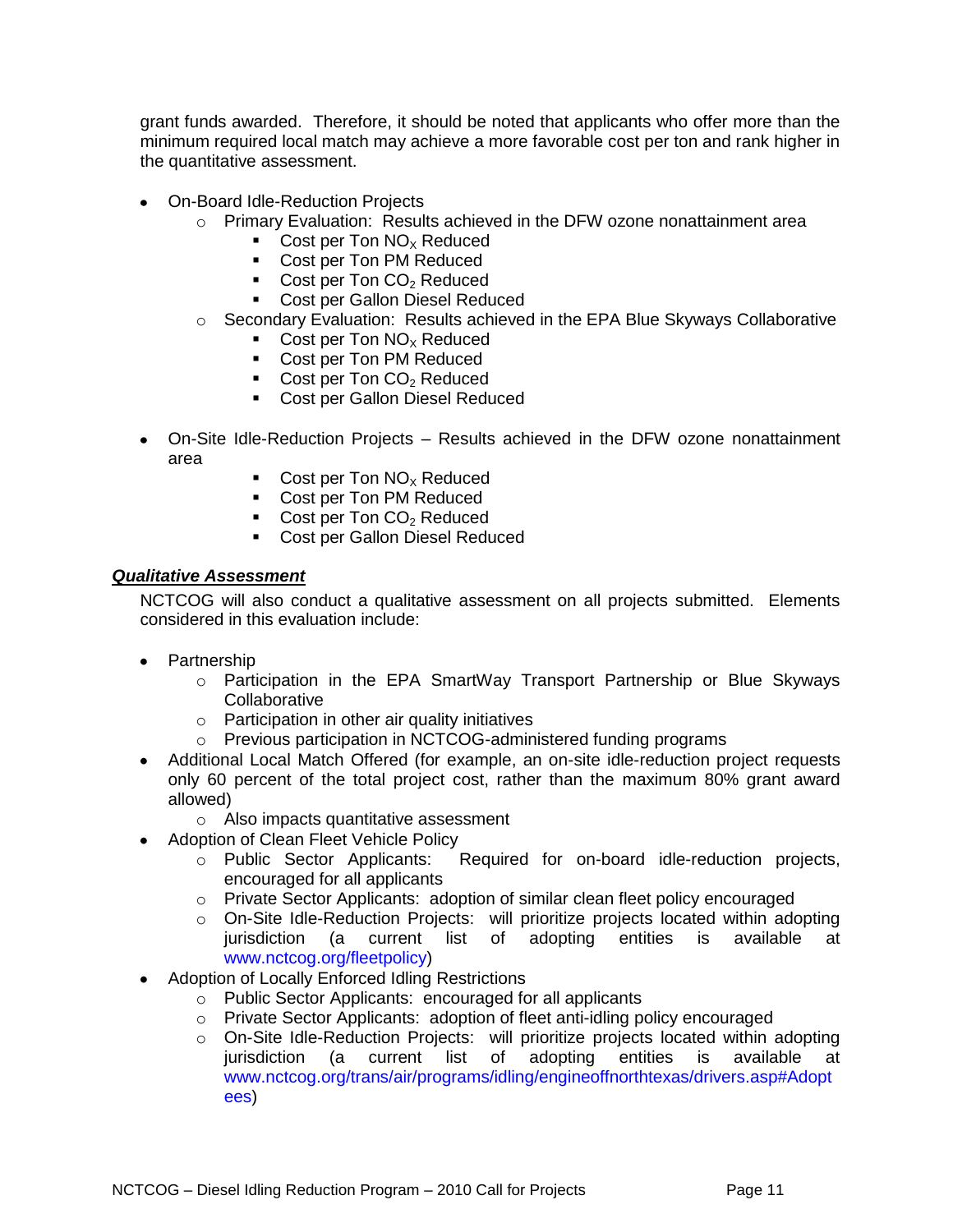- Feasibility/Risk
	- o Timely implementation schedule
	- o Clearly identified project costs, implementation procedures, financial need, and source(s) of applicant match
	- $\circ$  On-Site Infrastructure proposals with location identified and/or agreements in place to secure property for installation
- RTC Strategic Goals
	- o Environmental Justice
		- **EXEC** Located in a community of concern
			- Note: NCTCOG defines a community of concern as an area having a high density of the following protected populations: minority, age 65 and older, disabled, female head of household, and/or below poverty line
		- Applicant qualifies as a disadvantaged business enterprise (DBE)
			- Note: The definition of DBE for this program includes minorityowned and woman-owned business enterprises
	- o On-Board Idle-Reduction Projects which reduce emissions from engines older than model year 2008 or which do not have advanced idling emissions controls
	- o On-Site Idle-Reduction Projects which are
		- **Located at a truck stop**
		- **EXEC** Located in an area without existing facilities

NCTCOG is not obligated to fund a proposal from an applicant that has demonstrated marginal or unsatisfactory performance on previous grants or contracts with the NCTCOG and/or other State agencies. NCTCOG is not obligated to fund a proposal from an applicant based on a determination of the risks associated with the applicant, including the financial condition of the applicant and other risk factors as may be determined by the NCTCOG.

Regardless of the scores and ranking assigned, the NCTCOG may base funding decisions on other factors associated with best achieving the goals of the program, and the NCTCOG is not obligated to select a project for funding. Additionally, the NCTCOG may select parts of a proposal for funding and may offer to fund less than the dollar amount requested in a proposal.

#### <span id="page-11-0"></span>**APPLICATION PROCESS**

Applications for the Diesel Idling Reduction Program 2010 Call for Projects should be submitted by one of the following methods:

#### **Submit Via E-mail:**

Applicants may submit proposals by e-mailing the completed application form and supporting documentation in Microsoft Excel format. The application form MUST be in Excel format; pdf or scanned copies are not acceptable. Supporting documentation, such as bids/quotes or site plans, must accompany the application and may be in any electronic format. Applicants are advised that e-mail submissions are limited to five (5) megabytes in size, per e-mail. Applications may be e-mailed to *Iclark@nctcog.org.* In order for an e-mail submission to be accepted, the application file must be attached to a transmittal e-mail which includes the certification statement in Item #36 on Page 3 of the application. The applicant must copy and paste the paragraph as it appears in Item #36 into the body of the transmittal e-mail to constitute an electronic signature. If the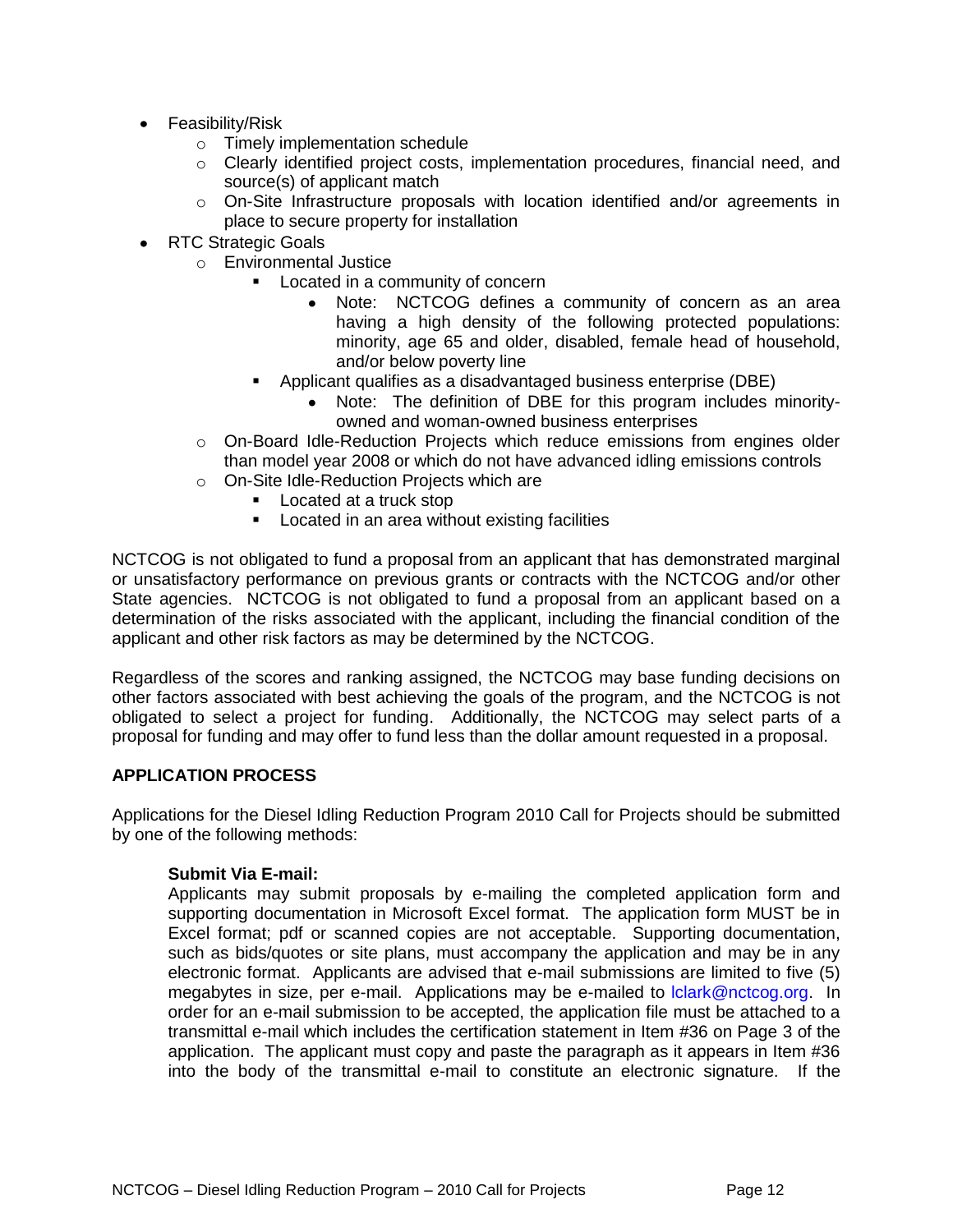application package exceeds five (5) megabytes and requires multiple e-mails, this certification statement must be included in each transmittal e-mail.

#### **Submit Hard Copy:**

Applicants may submit a hard copy application either in-person or by mail. Hard copy applications must include original signatures from the applicant's Authorized Official on the certification statements on Page 3 of the application. Applications should be submitted to the following address:

North Central Texas Council of Governments Transportation Department Diesel Idling Reduction Program ATTN: Lori Clark 616 Six Flags Drive Arlington, TX 76011

Faxed copies of the application packet will not be accepted.

**[Applications](http://www.nctcog.org/trans/clean/schoolbus/index.asp?) must be received "in-hand" by 5 p.m. Central Time on Friday, October 22, 2010.** Mailed applications which are postmarked by this time but have not yet been received are not considered "in-hand" and will be deemed late. Applications and/or supplemental information which are received after this time and date will be considered late and will not be accepted. Applicants are encouraged to submit applications far enough in advance of the submission deadline to allow NCTCOG staff to review for completeness.

#### <span id="page-12-0"></span>**CONSULTANTS**

Private consultants may be available to assist in completing and submitting an application. These consultants do not represent NCTCOG, and NCTCOG neither encourages nor discourages the use of a consultant to assist with the application process. NCTCOG has no agreement with any consultant and applications submitted by a particular consultant will not receive any more favorable treatment than other applications. Any fees charged by a consultant are the responsibility of the applicant and may not be charged to the grant, either directly or as an addition to the cost basis of the grant-funded equipment. Also, all purchase decisions must be based on sound business practices and arm's length bargaining. It is generally considered acceptable for an applicant to allow assistance from a dealer or an agent of a dealer in preparing an application, as long as any decision by the applicant to purchase the grant-funded equipment from that dealer is made independently and meets the other reasonableness provisions in the grant contract. Applicants are advised that NCTCOG staff is available to assist with any questions regarding the program or application.

#### <span id="page-12-1"></span>**GRANT ADMINISTRATION AND REIMBURSEMENT OF EXPENSES**

Successful applicants will be notified of their selection and the amount of grant funding that may be awarded. Entities selected to receive grant funding will be required to execute an Agreement with the NCTCOG. All services or work carried out under an Agreement awarded as a result of this CFP must be completed within the specific Scope, time frames, and funding limitations. Upon signature and execution of the Agreement by NCTCOG, a copy of the executed Agreement will be returned to the applicant. NCTCOG will issue a Notice to Proceed indicating that the applicant may begin implementation of grant-funded activities.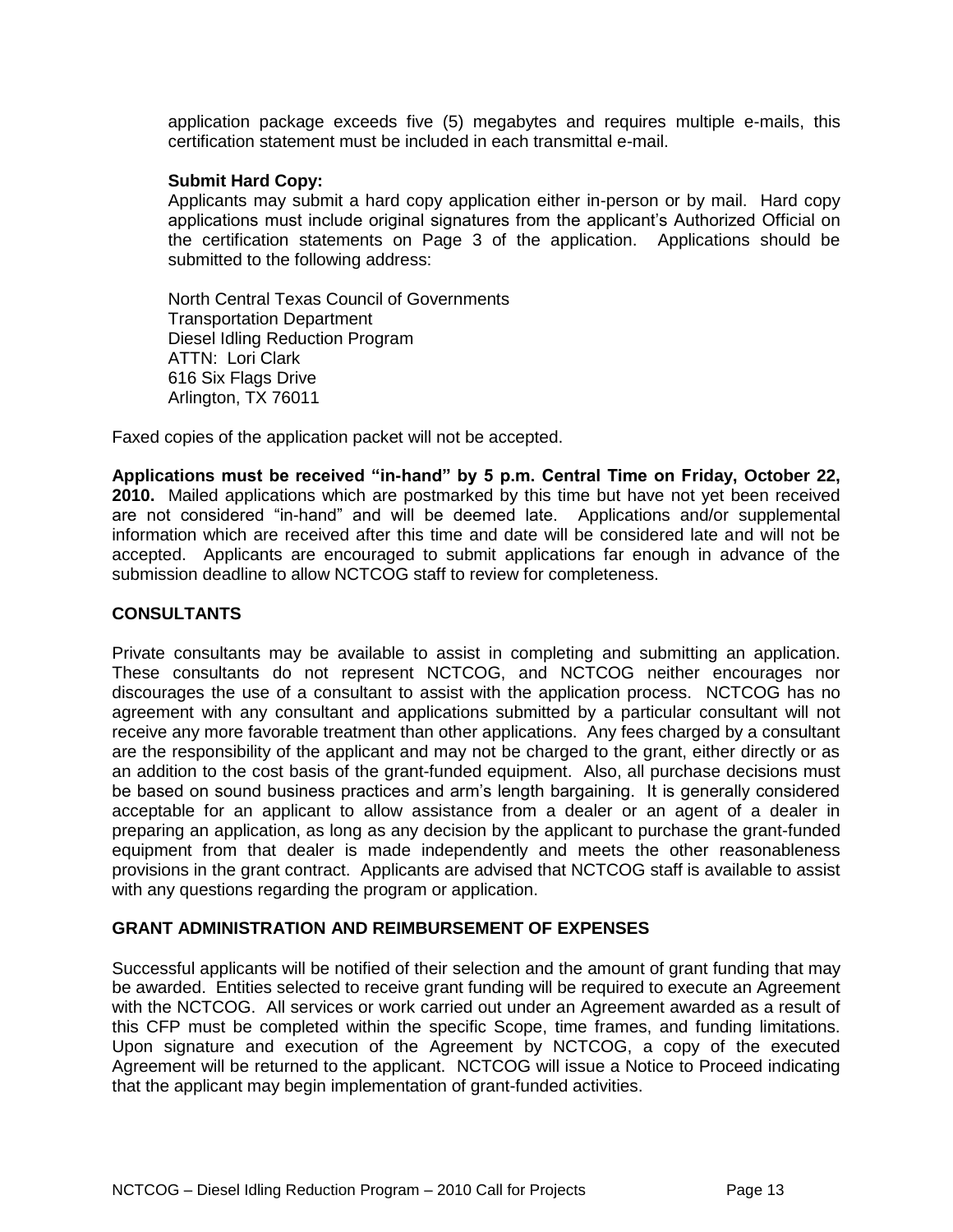Grant funds will be paid out on a reimbursement basis for eligible expenses incurred and paid by the grant recipient. A cost may not be considered incurred until the grant-funded vehicles/equipment have been received and accepted by the grant recipient. Requests for reimbursement shall include documentation to show that the vehicles/equipment have been received and/or installed, and that the expenses have been incurred and paid by the grant recipient. For voluntary replacement, disposition of the old vehicle or engine must take place before the submission of the request for reimbursement. Recipients will also have the option to assign their grant payments directly to a dealer or service provider. NCTCOG will supply reimbursement request forms for use by the recipient. *Under no circumstances will reimbursement be made for costs incurred prior to the date of the Notice to Proceed.*

Upon completion of all grant-funded purchases, the grant recipient will need to submit a final request for reimbursement of all remaining unreimbursed expenses.

To further enhance partnership among all entities as well as market vehicle and technology funded through this program, the grant recipient must also agree to place a label or sticker on the grant-funded vehicles and equipment, upon request by NCTCOG.

Applicants that are successfully awarded funding through this CFP will be obligated to fulfill the requirements of the Agreement for the duration of the Activity Life, including but not limited to achievement of annual usage requirements, surrender of emissions credits, and completion of reporting requirements to the NCTCOG. Failure to comply with these commitments and/or reporting requirements may result in the return of all or a pro rata share of the grant funds to the NCTCOG.

Grant recipients are responsible for complying with all U.S. Internal Revenue Service (IRS) laws and rules regarding the taxable status of grants. The grant payments are Form 1099 reportable.

#### <span id="page-13-0"></span>**REPORTING REQUIREMENTS**

Award recipients must commit to submitting reports regarding project status for the duration of the Activity Life. Failure to submit these reports pertaining to grant-funded activities may be grounds for termination of Agreement.

#### *Semi-Annual Usage Report*

A Semi-Annual Usage Report must be submitted by January 15 and July 15 for the duration of the approved Activity Life. Required reporting will include information similar to the following, for each activity:

- Hours Logged on the Idle-Reduction Device for the Six-Month Reporting Period  $\bullet$
- Cumulative Hours Logged on the Idle-Reduction Device
- Percent of Time Operating in Dallas-Fort Worth Ozone Nonattainment Area for the Six-Month Reporting Period
- $\bullet$ Percent of Time Operating in the Blue Skyways Collaborative for the Six-Month Reporting Period (for on-board idle-reduction projects only)
- Operational Issues or Changes (if any, such as significant maintenance concerns,  $\bullet$ repair needs, etc.)

Usage reporting will be completed online through the NCTCOG Web site [\(www.nctcog.org/trans/air/programs/reporting/index.asp\)](http://www.nctcog.org/trans/air/programs/reporting/index.asp). A user name and password will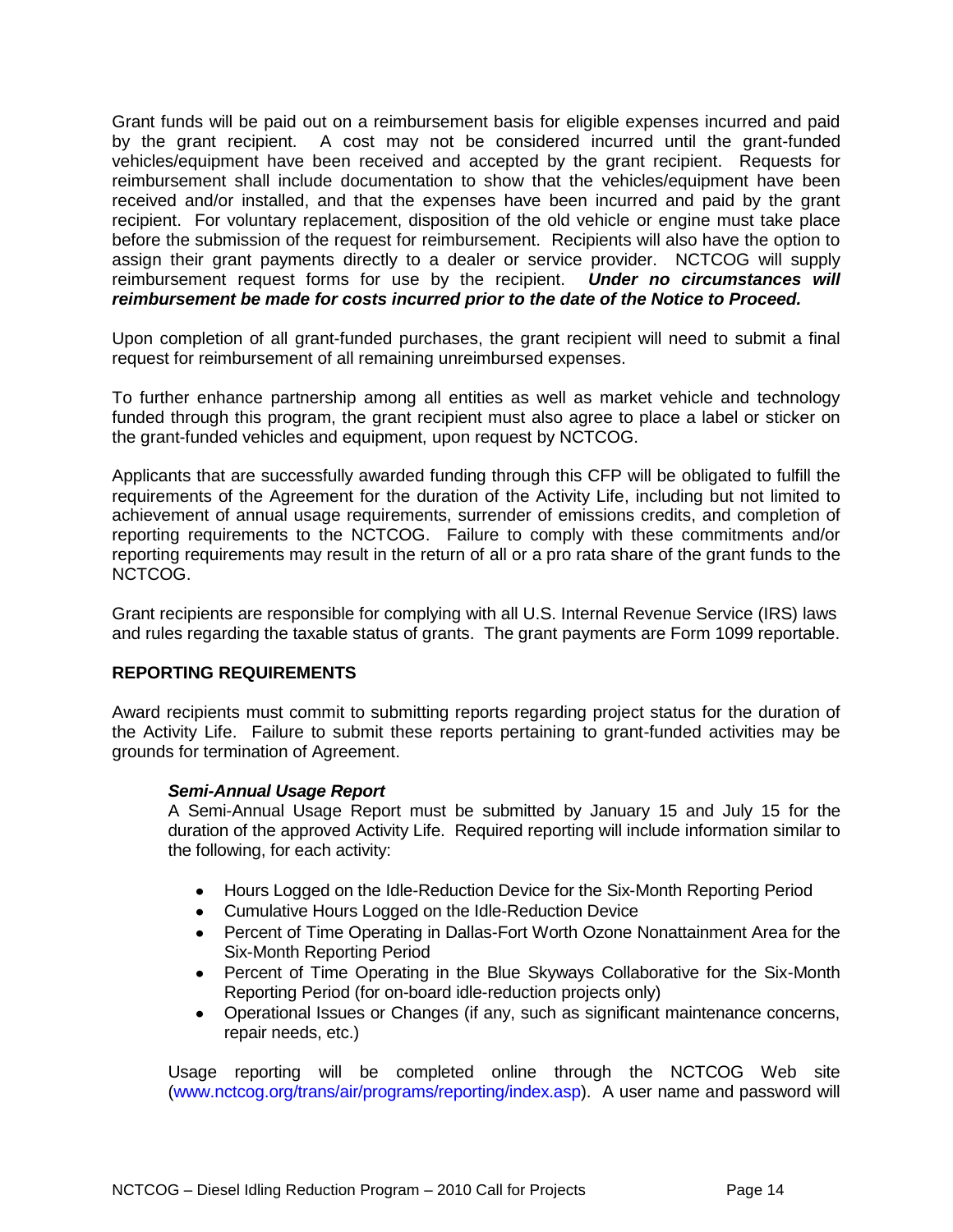be provided prior to the end of the first reporting period.

#### *Written Certification of Disposition*

At the end of the Activity Life, or upon transfer of ownership, a written certification must be submitted documenting the continued use and condition of the vehicles/equipment, fair market value, remaining useful life, and any actual or anticipated improvements that may increase the value of the vehicles/equipment.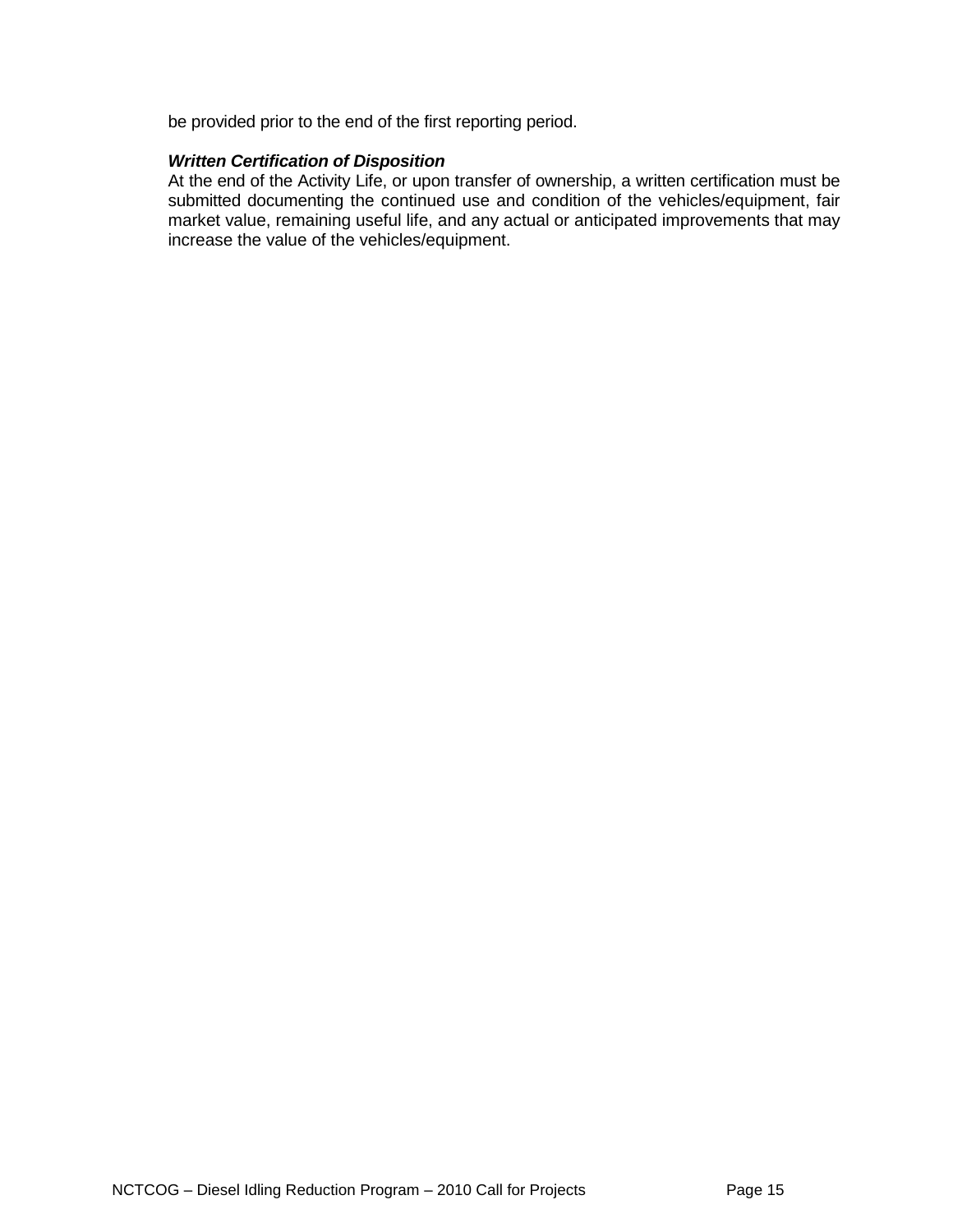# **APPENDIX 1**

#### **Eligible Idle-Reduction Technologies (as of September 1, 2010)**

<span id="page-15-0"></span>The following tables outline verified idle-reduction devices listed on EPA's verified SmartWay technologies website as of September 1, 2010. Applicants are encouraged to review the EPA site at [www.epa.gov/otaq/smartway/transport/what-smartway/verified-technologies.htm#idle](http://www.epa.gov/otaq/smartway/transport/what-smartway/verified-technologies.htm#idle) prior to making purchases to get the most up-to-date information available. **Please note that NCTCOG does not endorse nor promote any individual product and is providing this list only as a reference.**

#### <span id="page-15-1"></span>*Table 1: Verified On-Board Idle-Reduction Technologies*

*(Note: Includes devices certified for use on Class 8 trucks only; additional devices are verified for use on school buses, locomotives, and/or marine vessels)*

| <b>Auxiliary Power Units (APUs) and Generator Sets</b> |                                      |  |
|--------------------------------------------------------|--------------------------------------|--|
| <b>Manufacturer</b>                                    | <b>Product/Model</b>                 |  |
| Aux Generators Inc.                                    | <b>Idle Hawk</b>                     |  |
| <b>Big Rig Products</b>                                | Nite Hawk                            |  |
| <b>Carrier Transicold</b>                              | ComfortPro                           |  |
| Centramatic                                            | Centramatic                          |  |
| <b>Comfort Master</b>                                  | <b>Comfort Master</b>                |  |
| Cummins                                                | ComfortGuard                         |  |
| <b>Cummins Onan</b>                                    | <b>Quiet Diesel</b>                  |  |
| Diamond Power Systems, LLC                             | Diamond Power System                 |  |
| Double Eagle Industries                                | Gen-Pac                              |  |
| <b>Dunamis Power Systems</b>                           | Promax                               |  |
| Flying J Inc                                           | <b>Cab Comfort System</b>            |  |
| <b>Frigette Truck Climate Systems</b>                  | APU, Gen Set 1, Gen Set 2            |  |
| Gates Corporation                                      | <b>Cab Runner</b>                    |  |
| Hodyon LP                                              | Dynasys APU                          |  |
| <b>Idle Solutions</b>                                  | <b>Idle Solution</b>                 |  |
| Idlebuster                                             | Idlebuster                           |  |
| Kohler                                                 | 3APU, 7 APU                          |  |
| Life Force                                             | Life Force                           |  |
| Kool-Gen                                               | KG-1000                              |  |
| Mantis Metalworks, LLC                                 | Model 175                            |  |
| <b>McMillan Electric Company</b>                       | IdleTime 4500-300, IdleTime 4500-400 |  |
| <b>Midwest Power Generators</b>                        | <b>MPG702</b>                        |  |
| <b>Navistar</b>                                        | Fleetrite APU, MaxxPower APU w/ HVAC |  |
| Navistar Fleetrite by Mobile Thermo Systems Inc.       | INTAPU146 and INTAPUT46              |  |
| Parks Industries, LLC                                  | Hp 2000                              |  |
| Pony Pack, Inc.                                        | Pony Pack                            |  |
| <b>Power Technology Southeast</b>                      | PowerPac                             |  |
| RigMaster Power by Mobile Thermo Systems Inc.          | Model: MTS T4-6                      |  |
| Star Class                                             | GEN-STAR 4500, GEN-STAR 6000         |  |
| Stark Mfg., LLC/Parks Industries, LLC                  | HP2000                               |  |
| Thermo King Corp.                                      | <b>TriPac</b>                        |  |
| <b>TRIDAKO Energy Systems</b>                          | Power Cube                           |  |
| Truck Gen                                              | UCT 2-5.5, UCT-APU                   |  |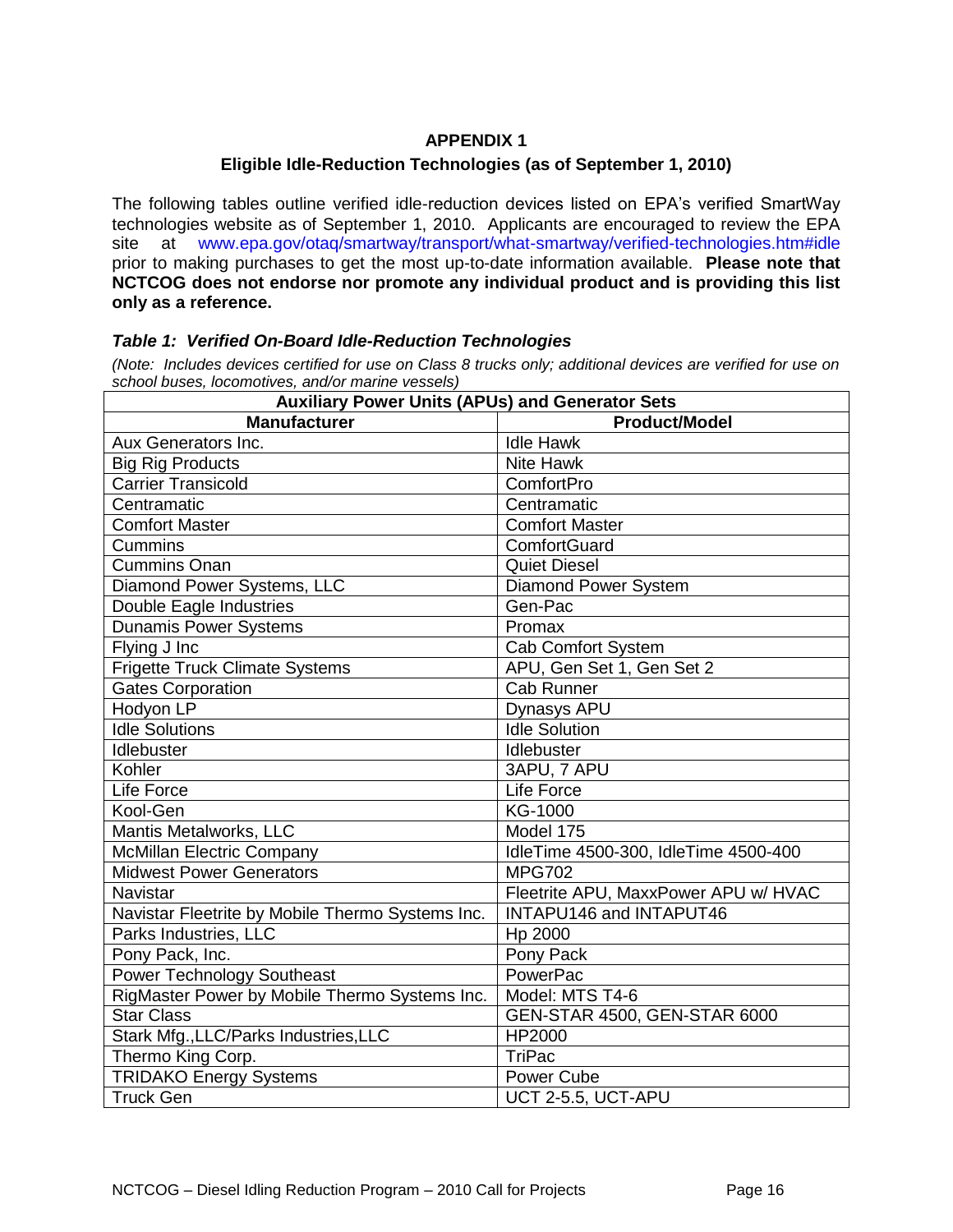| Volvo                                             |                                               | 971-003/4 (optional 82A-B1X)                    |  |  |
|---------------------------------------------------|-----------------------------------------------|-------------------------------------------------|--|--|
| <b>Willis Power Systems</b>                       |                                               | <b>Willis APU</b>                               |  |  |
| <b>Fuel-Operated Heaters</b>                      |                                               |                                                 |  |  |
| <b>Manufacturer</b>                               |                                               | <b>Product/Model</b>                            |  |  |
| <b>Automotive Climate Control</b>                 | FFHD <sub>2</sub>                             |                                                 |  |  |
| <b>Espar Heater Systems</b>                       |                                               | D1LC, D3LC, Airtronic D2/D4, Hydronic 5/8/10/12 |  |  |
| <b>Teleflex</b>                                   |                                               | A2, A4, X45                                     |  |  |
| Volvo                                             | $41 - 11$                                     |                                                 |  |  |
| Webasto                                           | Air Top 2000, Air Top 3500, Thermo 90S        |                                                 |  |  |
|                                                   | Air Top 2000 ST (new version of Air Top 2000) |                                                 |  |  |
|                                                   |                                               | Air Top Evo 3900 (new version of Air Top 3500)  |  |  |
|                                                   |                                               | Thermo 90 ST (new version of Thermo 90S)        |  |  |
|                                                   |                                               | Air Top Evo 5500 (new version of Air Top 5000)  |  |  |
|                                                   |                                               | TSL 17 (Thermo Top C/Z) DBW 2010                |  |  |
|                                                   |                                               | <b>Battery Air Conditioners</b>                 |  |  |
| <b>Manufacturer</b>                               |                                               | <b>Product/Model</b>                            |  |  |
| All Around Contracting LLC                        |                                               | Kool Rig System                                 |  |  |
| AuraGen                                           |                                               | Inverter/Charger System                         |  |  |
| Bergstrom, Inc                                    |                                               | <b>NITE</b>                                     |  |  |
| <b>Cool Moves</b>                                 |                                               | <b>Bycool Mochila and Bycool Revolution</b>     |  |  |
|                                                   |                                               | Minicool Compact and Minicool Dinamic           |  |  |
| Cool Moves - Rencool                              |                                               | RDK4 and RTK5                                   |  |  |
| <b>DC Power Solutions</b>                         |                                               |                                                 |  |  |
| Diamond Power Systems LLC                         |                                               | DPS 10K-DC and DPS 15KB                         |  |  |
| Dometic Corp.                                     |                                               | Sleeper AC                                      |  |  |
| <b>Driver Comfort System</b>                      |                                               | <b>Driver Comfort System</b><br>PPEX60, PPEX80  |  |  |
|                                                   | EnergyXtreme                                  |                                                 |  |  |
| <b>Freightliner Cascadia</b>                      |                                               | <b>Park Smart System</b>                        |  |  |
| <b>Glacier Bay</b>                                |                                               | ClimaCab                                        |  |  |
| Hammond Air Conditioning, LTD                     |                                               | <b>Artic Breeze</b>                             |  |  |
| <b>Idle Free Systems</b>                          |                                               | Reefer Link System I                            |  |  |
| Indel B Sleeping Wel                              |                                               | Arctic 1000, Arctic 2000, Oblo                  |  |  |
| NAS, LLC / Comfort Cab                            |                                               | 100 M (Battery HVAC)                            |  |  |
| Navistar/Bergstrom                                |                                               | 12V Aux No-Idle HVAC                            |  |  |
| Paddock Solar                                     |                                               | Paddock Solar                                   |  |  |
| Peterbilt                                         |                                               | <b>Comfort Class System</b>                     |  |  |
| <b>Safer Corporation</b>                          |                                               | <b>VIESA</b>                                    |  |  |
| Sobo Inc./ Kingtec Technologies (Heyuan) Co. Ltd. |                                               | Sleeper AC 12K10F3-1                            |  |  |
| Sun Power Technologies                            |                                               | Sleeper AC                                      |  |  |
| Thermo King                                       |                                               | TriPak - $\overline{e}$                         |  |  |
| Volvo                                             |                                               | 971-001/2                                       |  |  |
| <b>Thermal Storage Systems</b>                    |                                               |                                                 |  |  |
| <b>Manufacturer</b>                               |                                               | <b>Product/Model</b>                            |  |  |
| Autotherm Division Enthal Systems, Inc.           | T-2500 Energy Recovery System                 |                                                 |  |  |
| Webasto                                           | <b>BlueCool Truck</b>                         |                                                 |  |  |